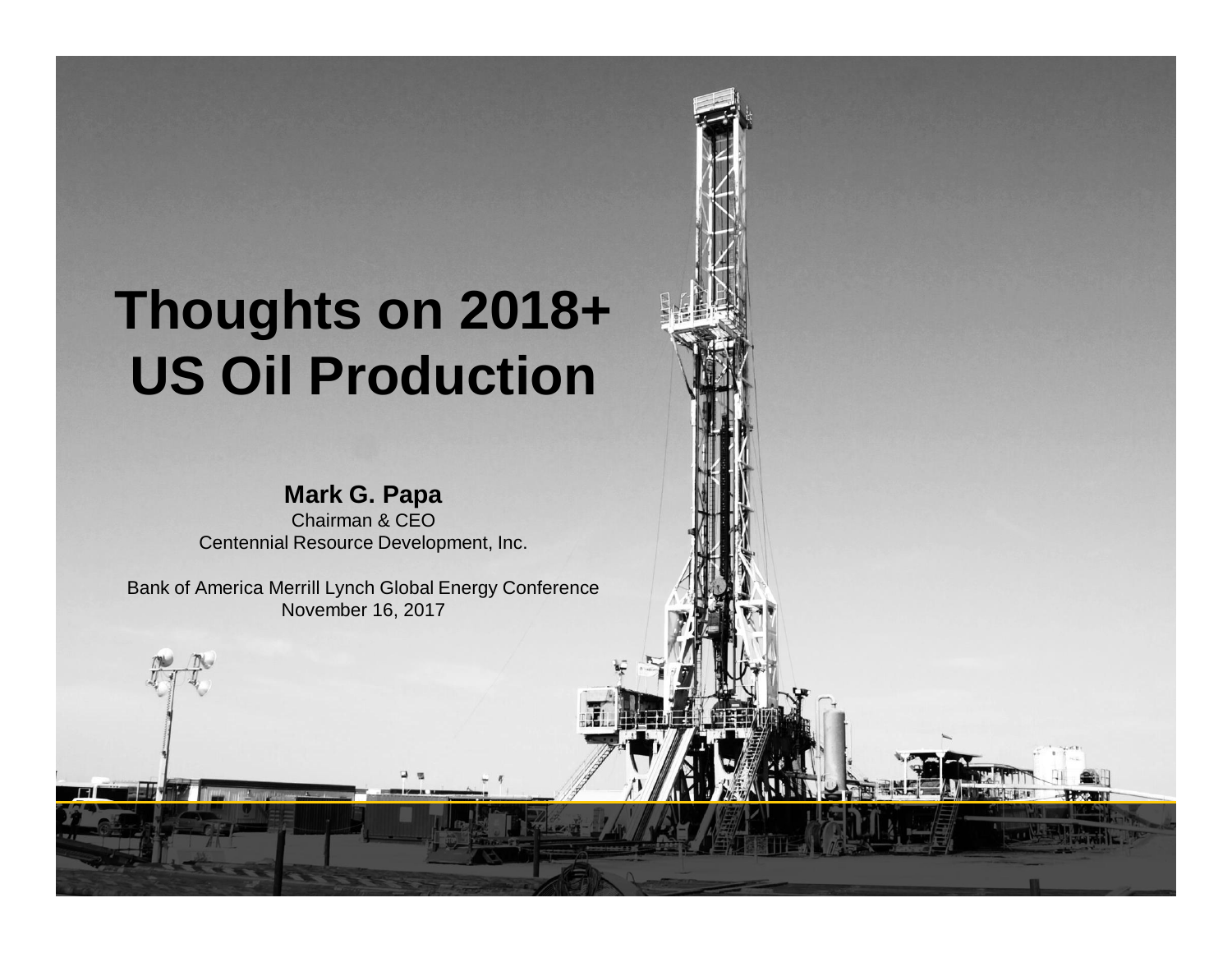### Conventional Wisdom

- No matter what OPEC does, the US shale machine will counter OPEC's action, flood the market, and prices will stay low forever
- E&P's have created the impression that US shale oil supply has no upward limits
	- o Every company has thousands of locations
	- o Implied technical improvements proliferate
	- o Breakeven costs advertised to be heading toward \$0 / Bbl
	- 64 wells / section advertised in some areas
- But, what if US shale oil is no longer the "Big Bad Wolf"?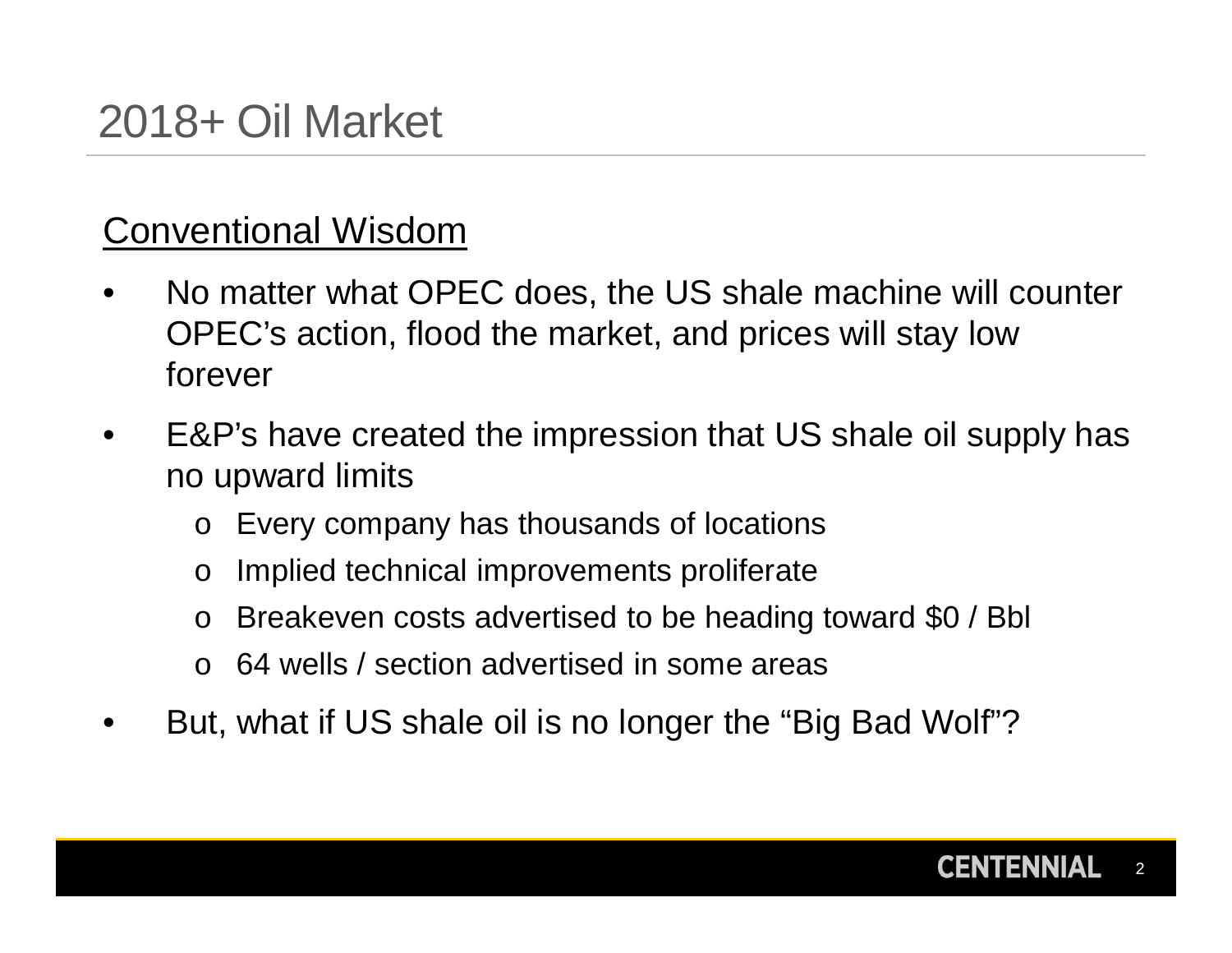## Items Where There's No Disagreement

- 2013-2017 global oil demand has surpassed to the upside every year for 5 years – 1.6 MMBD this year
- A major determinant of future oil prices is the rate of US oil growth
- 2017 YOY US oil growth has been lower than expected ~330 MBD vs early predictions of ~600 MBD YOY
- US production has been essentially flat for the last 7 months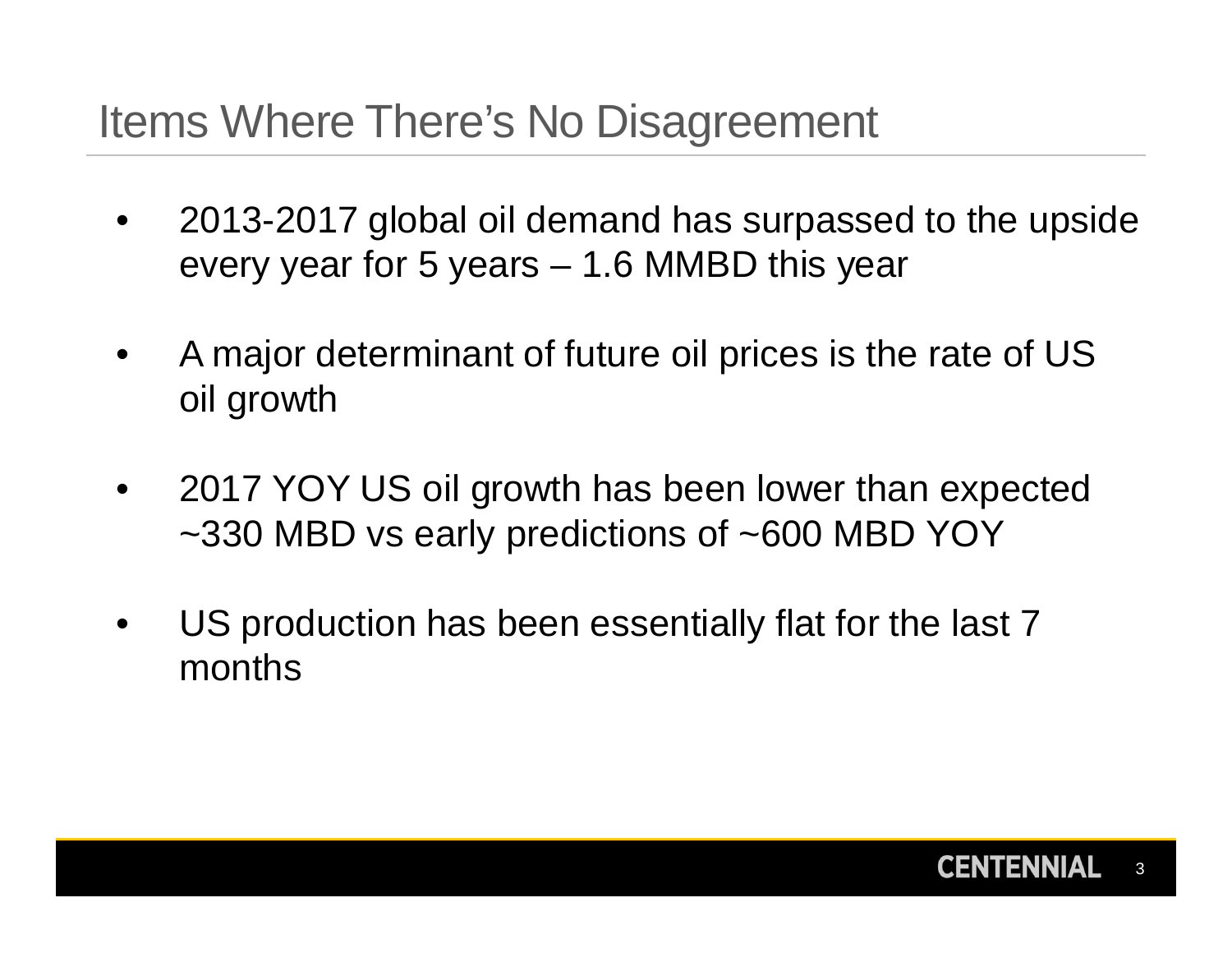### Total US Crude Production Has Been Essentially Flat For the Past 7 Months

#### **US Crude Production (MBPD)**

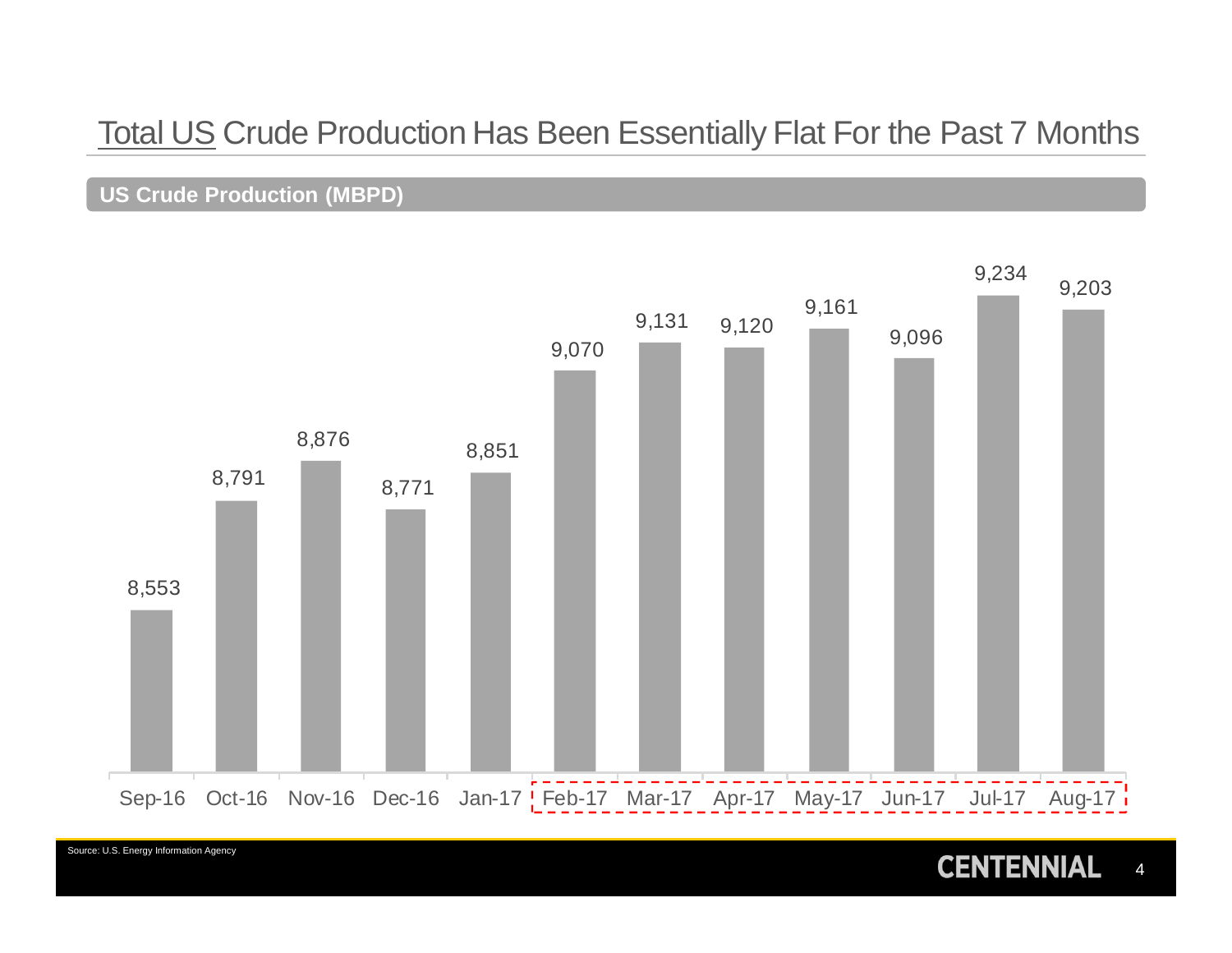## Mark's Perspective – 2018+ US Oil Growth

- Currently a minority opinion
- Even in a constructive oil price environment, US oil growth will be more tepid than most people are predicting
- Reasons for tepid growth:

### Primary:

o Lack of remaining Tier 1 geologic quality drilling locations in the Bakken and Eagle Ford

### Secondary:

- o Net GOM YOY declines beginning in 2019
- o No new substantial resource plays to augment the Bakken and Eagle Ford (Scoop/Stack, Niobrara are localized combo plays)
- o Cash flow limitations and (perhaps) some degree of value over volume discipline among independents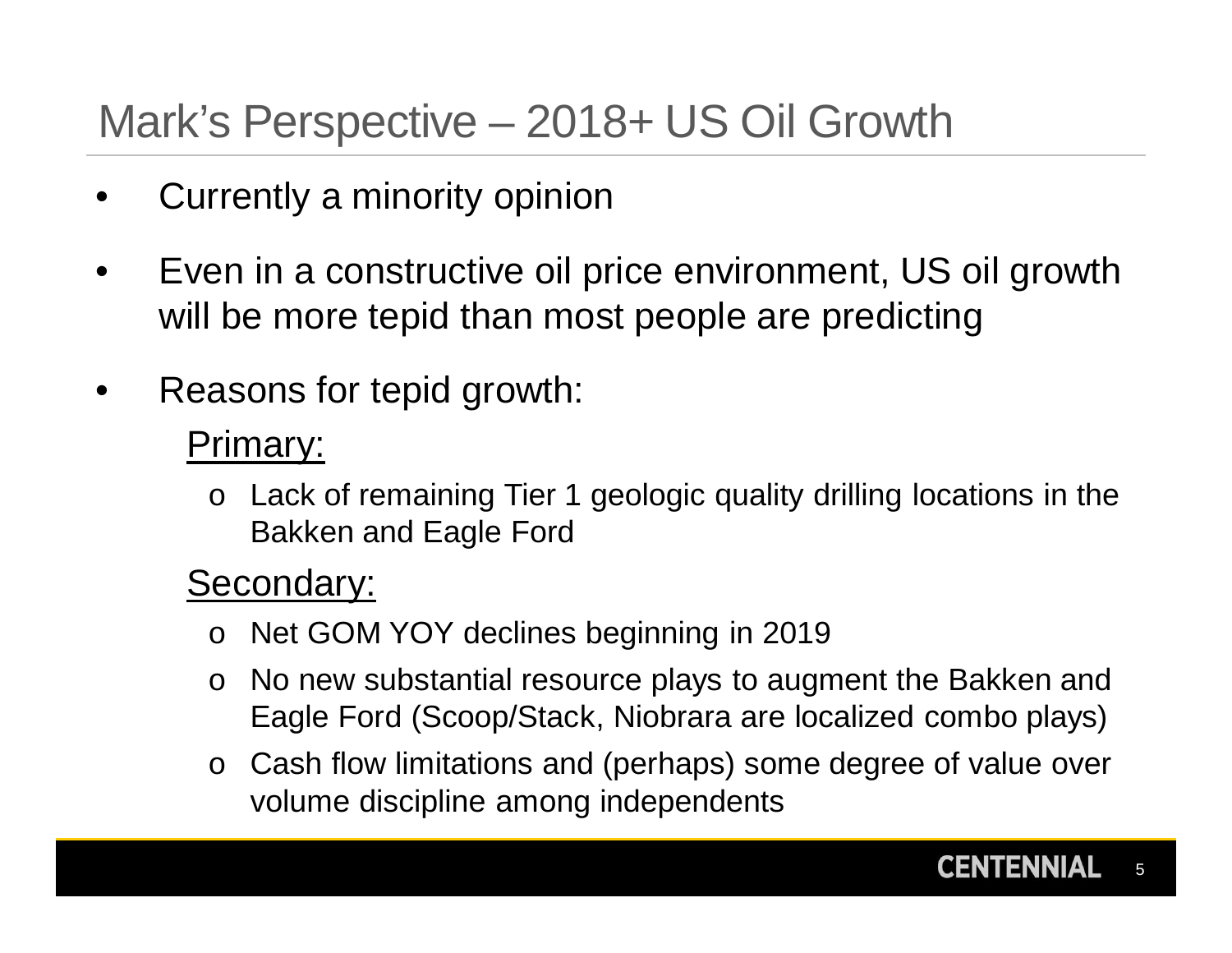### Eagle Ford Liquids Production



Source: Texas Railroad Commission and CIBC World Markets, Inc.

#### **CENTENNIAL**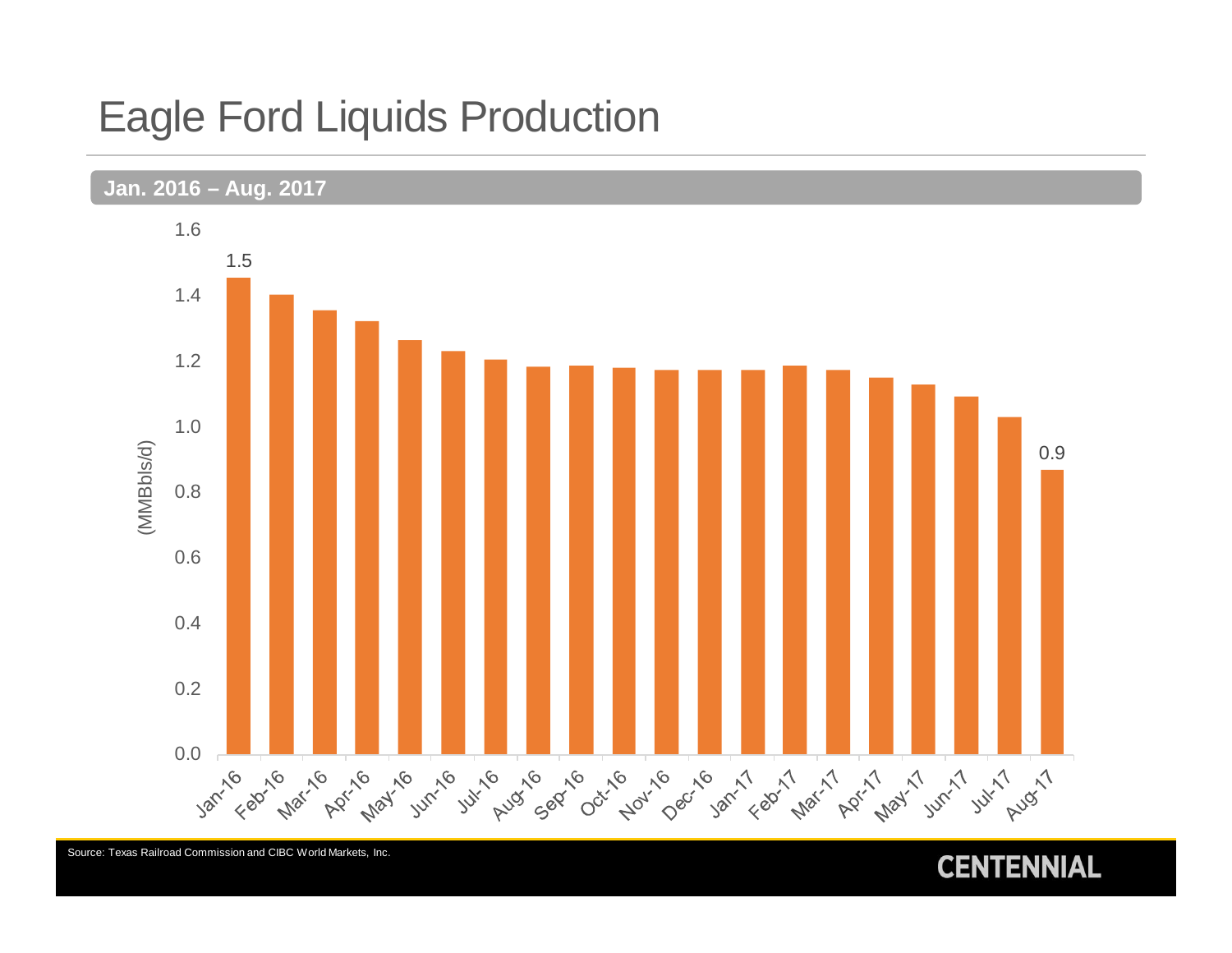### North Dakota Oil Production



Source: North Dakota Department of Mineral Resources.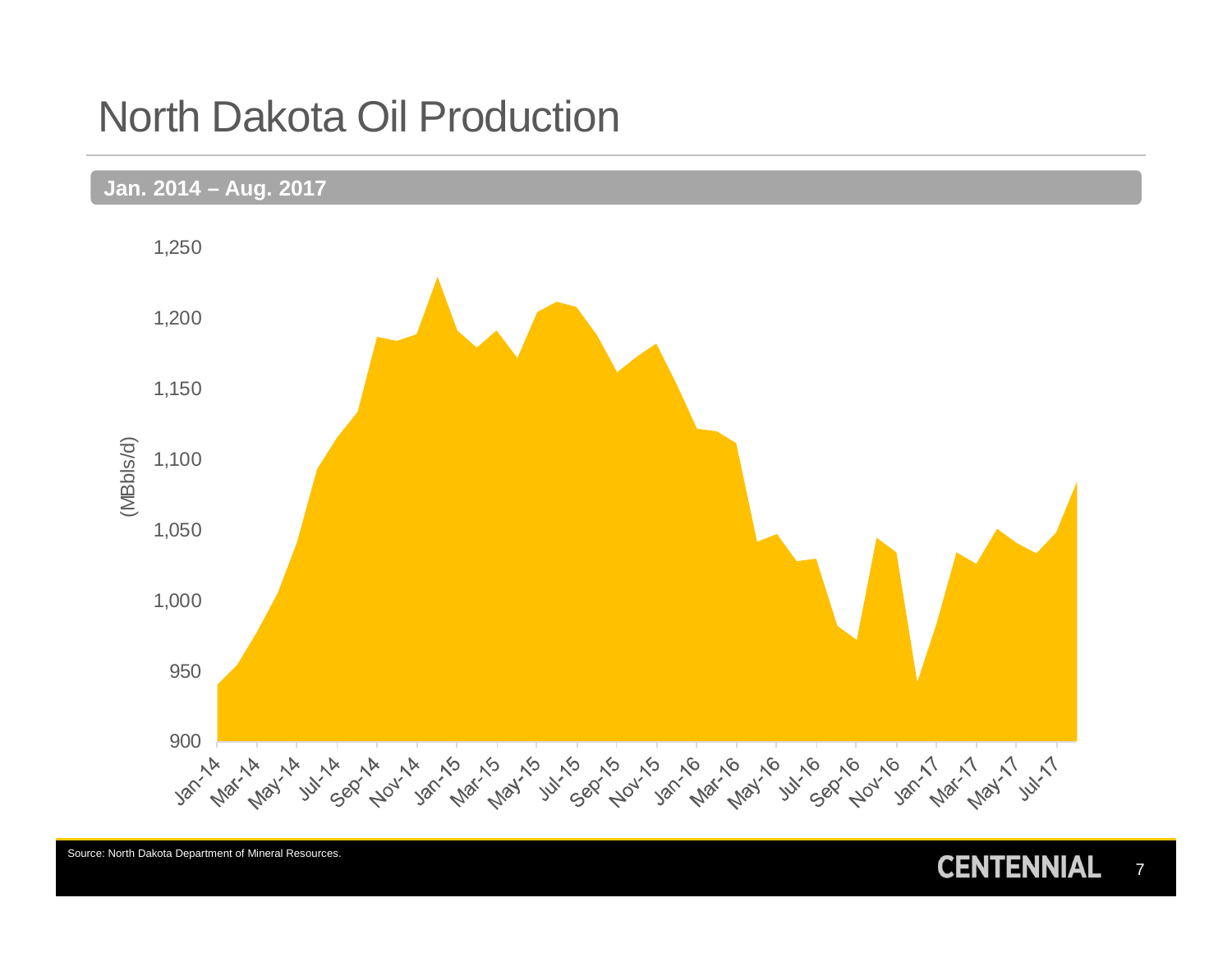### Scoop / Stack and DJ Basin are a rounding error on total US oil production and are primarily NGL plays



Source: U.S. Energy Information Agency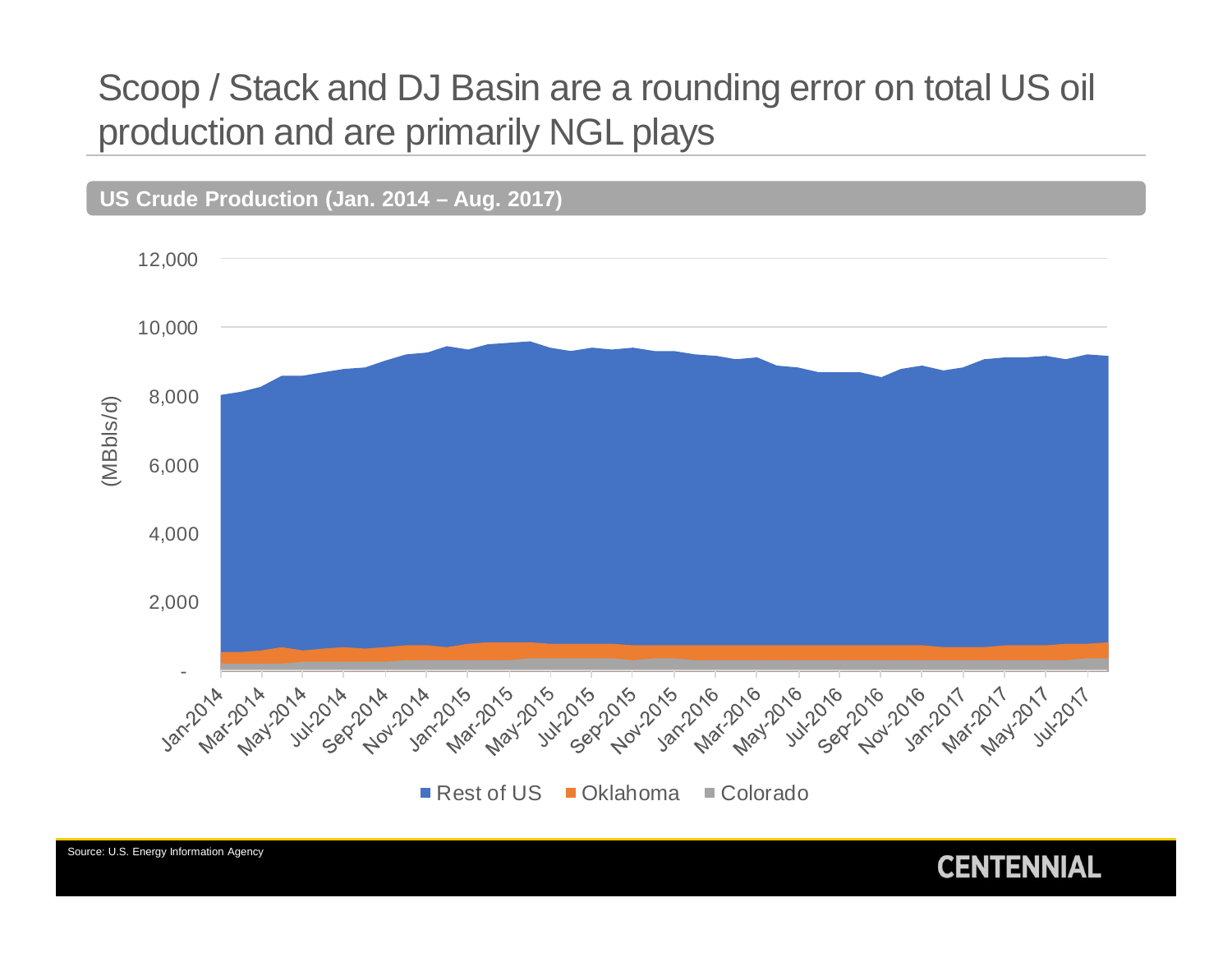In a constructive oil price environment, total 2018+ US growth will be 600 - 750 MBD/yr. vs current predictions of 1.4 - 1.6 MMBD/yr. and demand growth of 1.2 – 1.4 MMBD/yr.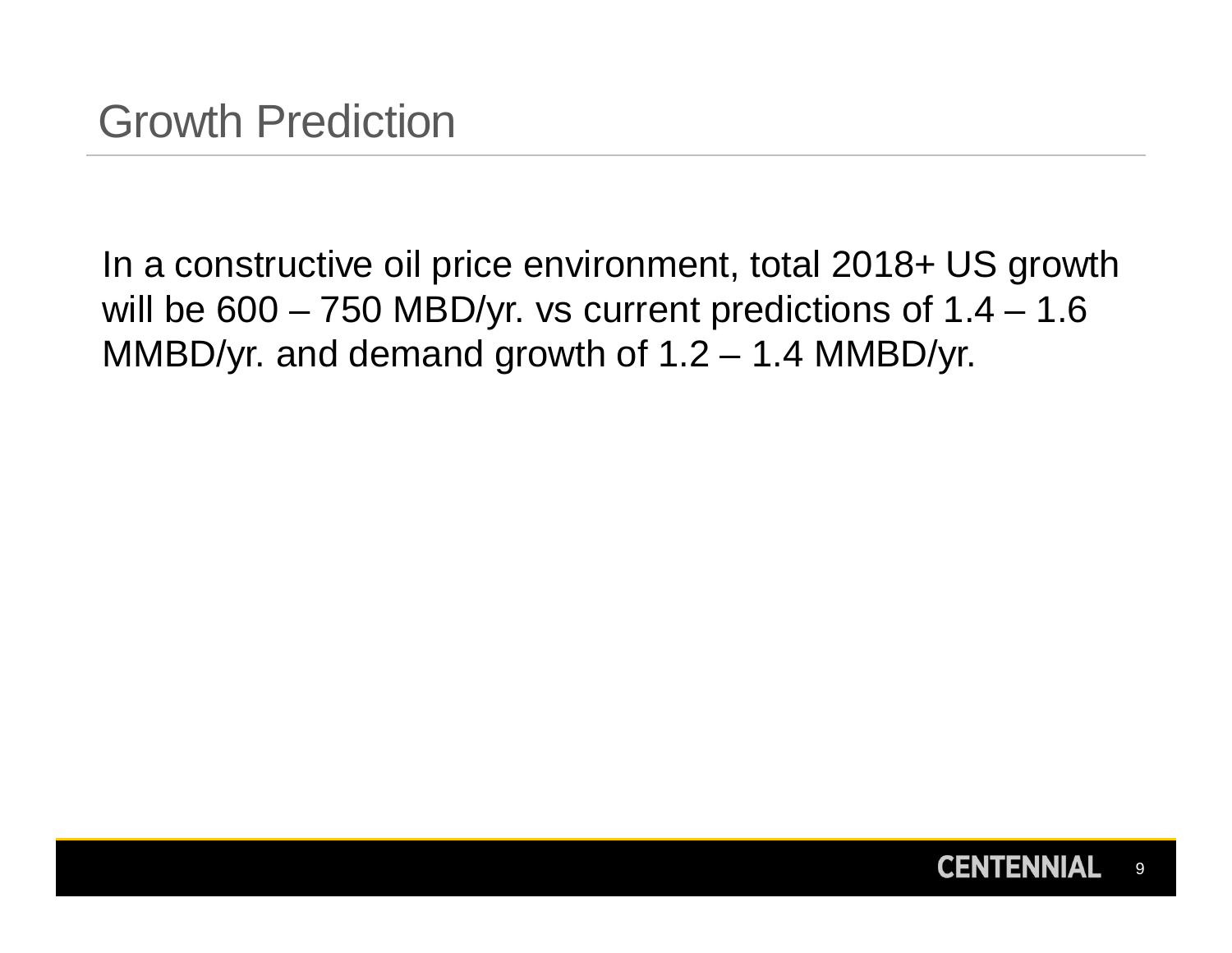## Basis For This Prediction

- EIA monthly data is telling us something
- The GOM turnaround is inevitable
- A large portion of the Tier I Bakken and Eagle Ford acreage has already been drilled – approximately 70%
- There's a steep drop-off in oil output/well between Tier 1 and Tier 2 geologic quality
- Completion technology improvements can't cure bad rock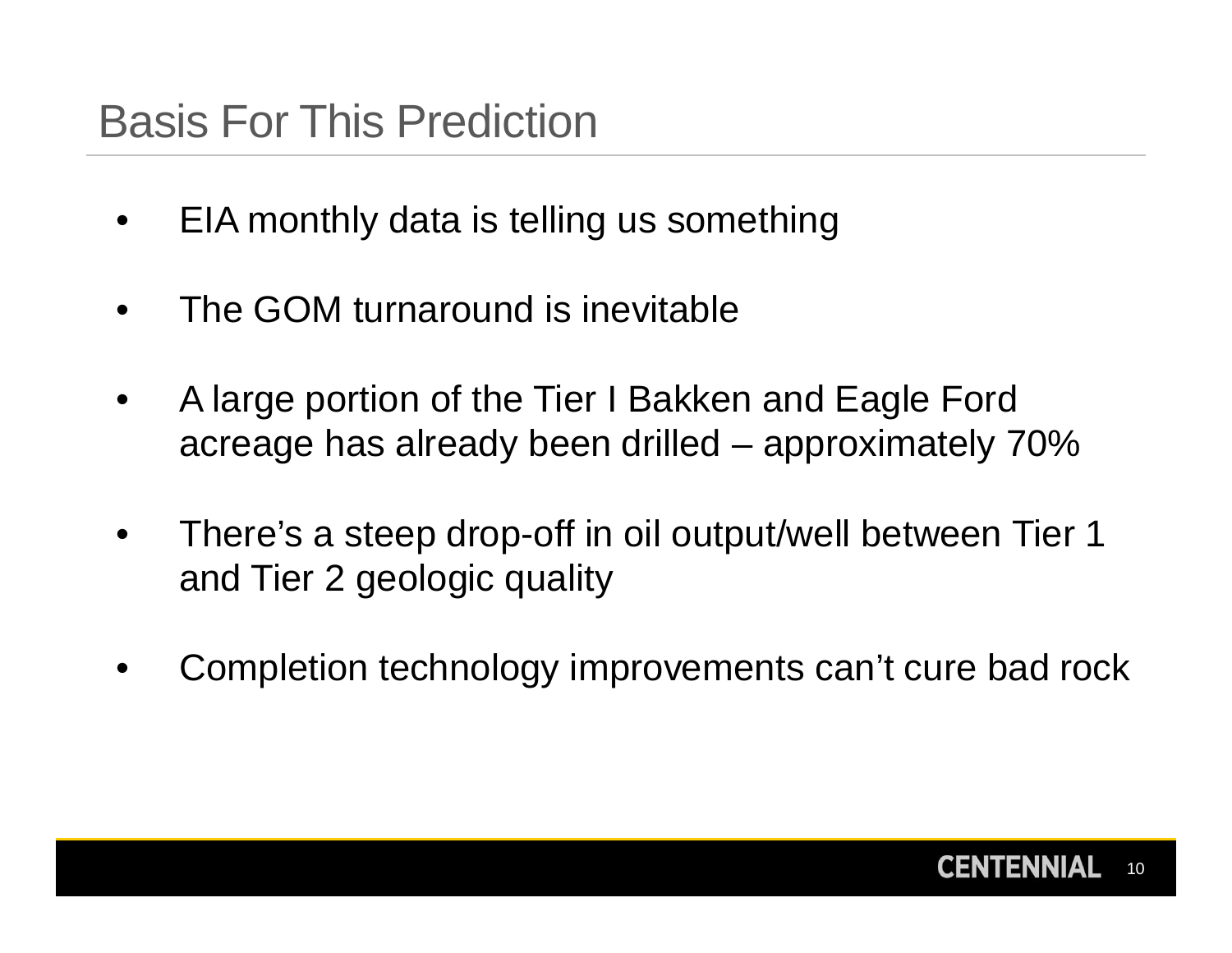### What To Expect In 2018+ In A Constructive Oil Price Environment

- Bakken and Eagle Ford will grow from present levels but much less than expected
- The Permian will be the only substantial US growth driver – and its growth won't reach the high side predictions
- The GOM YOY growth will end in late 2018, then multi-year declines will begin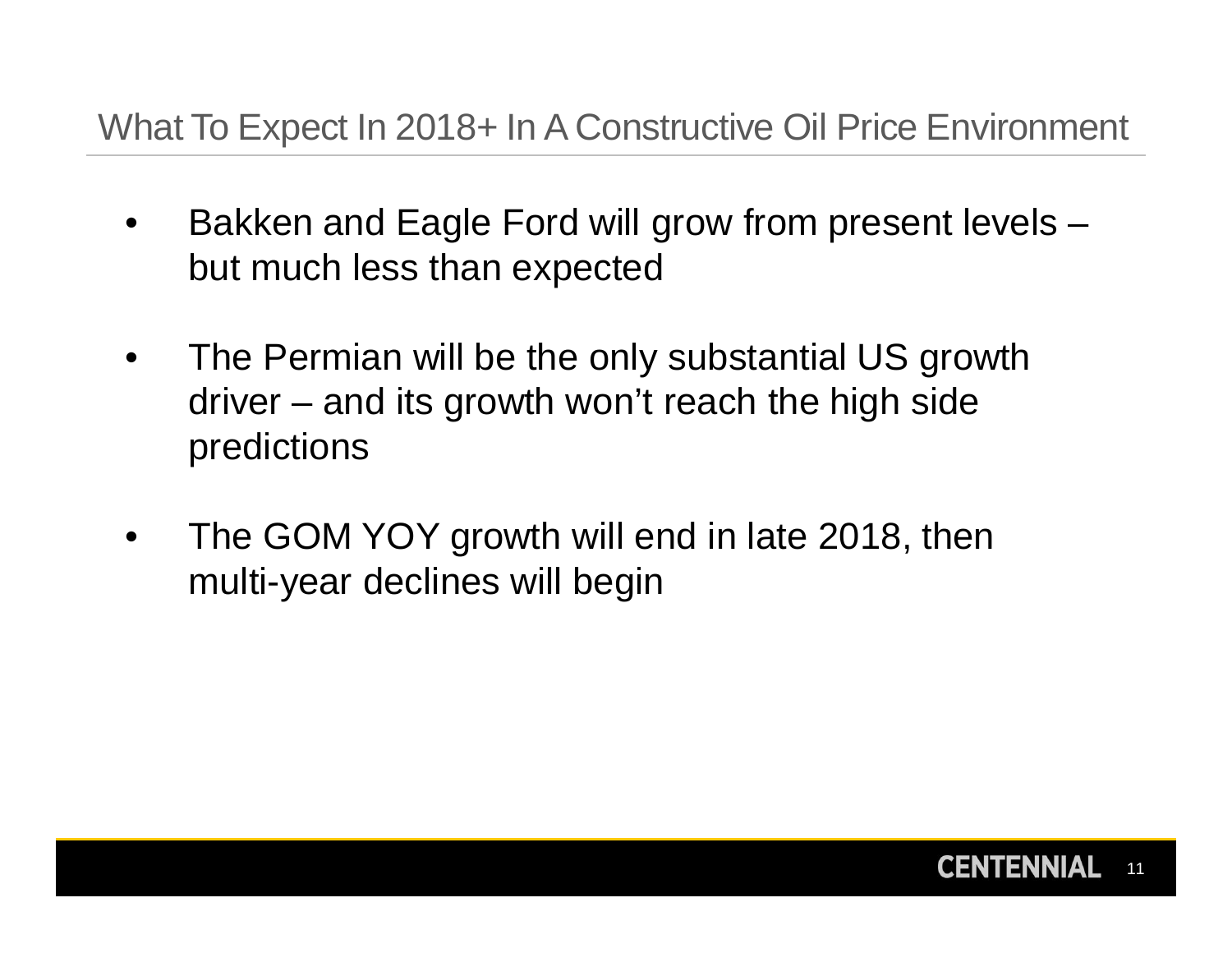### E&P's Have Created The Illusion that All Shale is Equal Quality

- Shale is like any other rock the quality varies
- An additional factor is the phase window
- Much remaining inventory is Tier II or III geologic quality
- Down spacing and multizone potential likely overstated
- The Permian has the same rock quality and phase issues as the Bakken and Eagle Ford – it's just less developed to date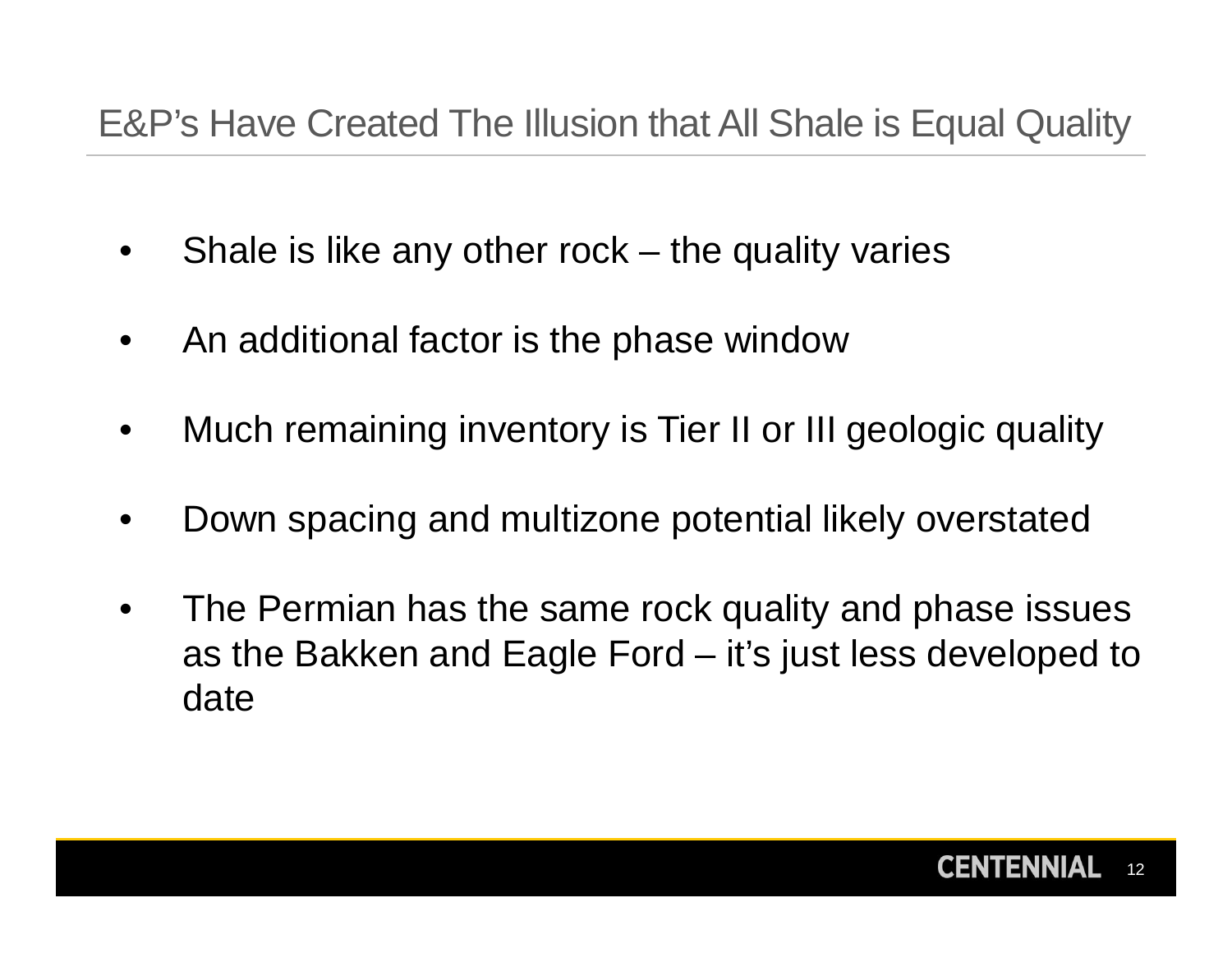## Early Evidence of This Trend is Already Apparent

- EIA Monthly Data
- Eagle Ford write-downs attributable to tight spacing
- Multiple volume misses in 3Q

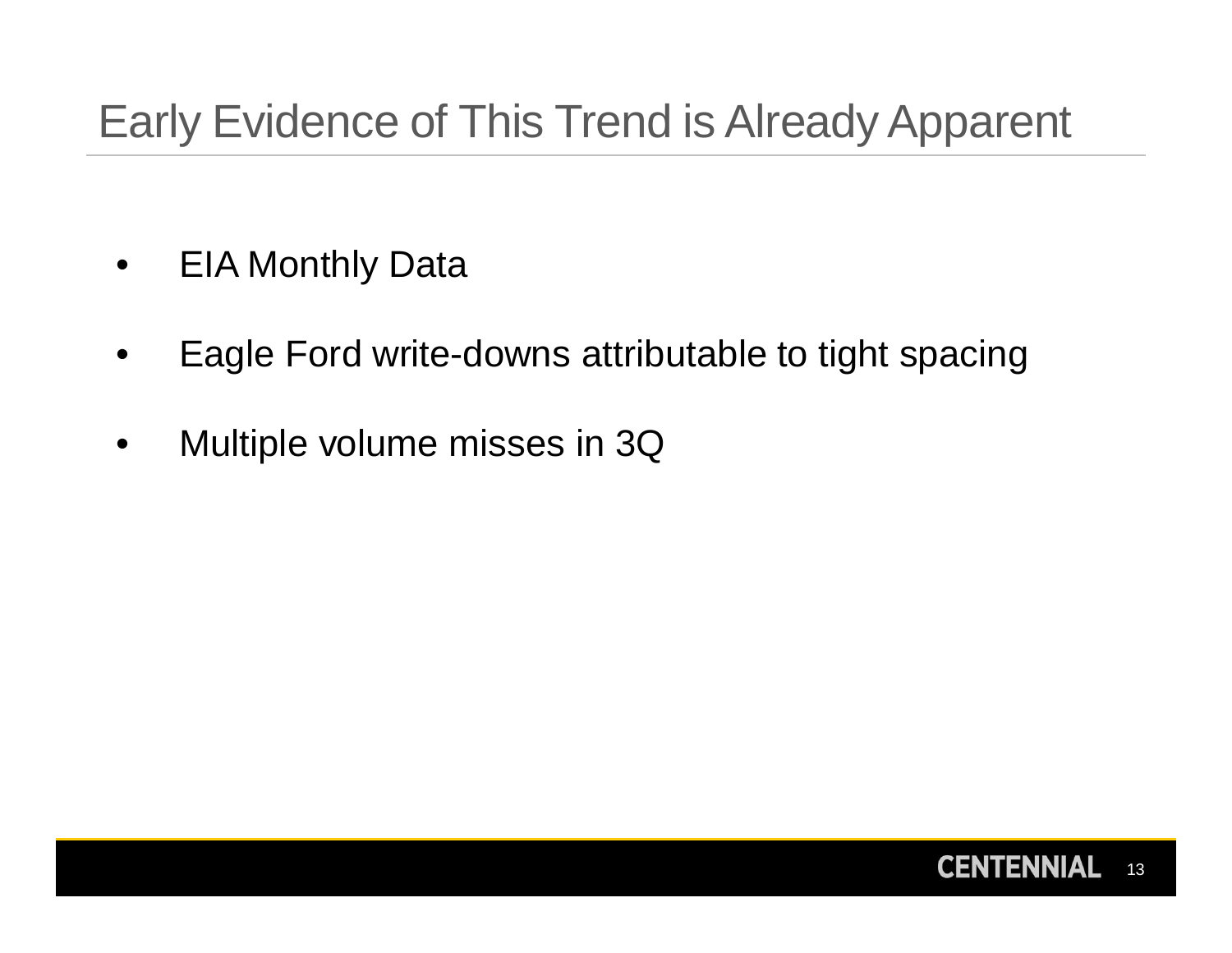## A Word About Shale Completion Technology

- This is a bricks and mortar business, not silicon valley. Our output is hydrocarbon molecules, not data bursts
- Initial shale completion improvements were so rapid (and phenomenal) because the industry started from a zero knowledge base. Future improvements will be incremental
- Big data will help only marginally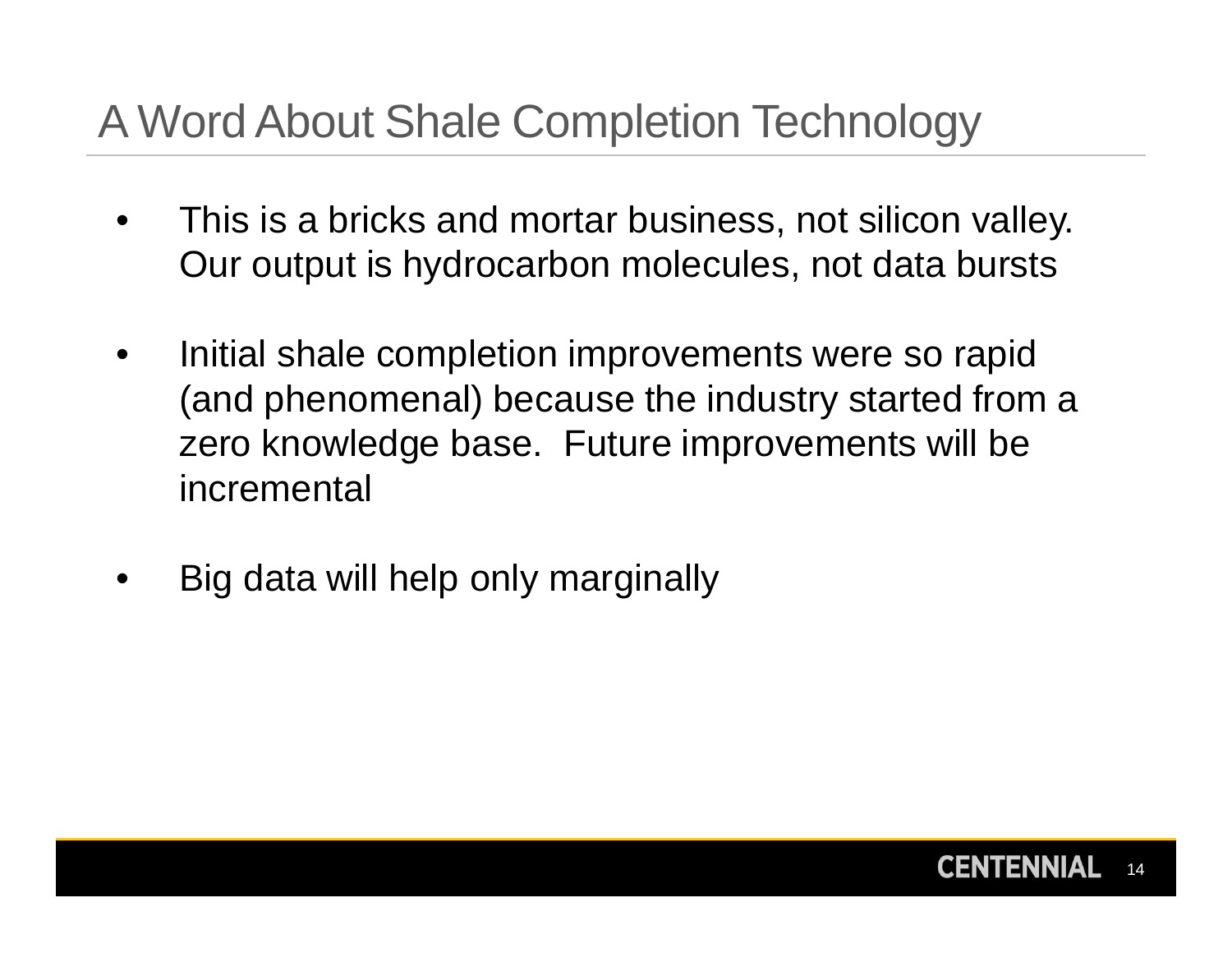## **Conclusions**

- US oil production will grow, but only at about half the rate currently predicted
	- o Corollary: WTI will have to be very high to stimulate US growth of 1.2-1.4 MMBD/yr.
- Even so, by 2020 the US will be essentially tied with Russia and Saudi Arabia as the world's biggest oil producer
- Expect a very tight global oil S/D when the market concludes that US shale isn't the "Big Bad Wolf" that it used to be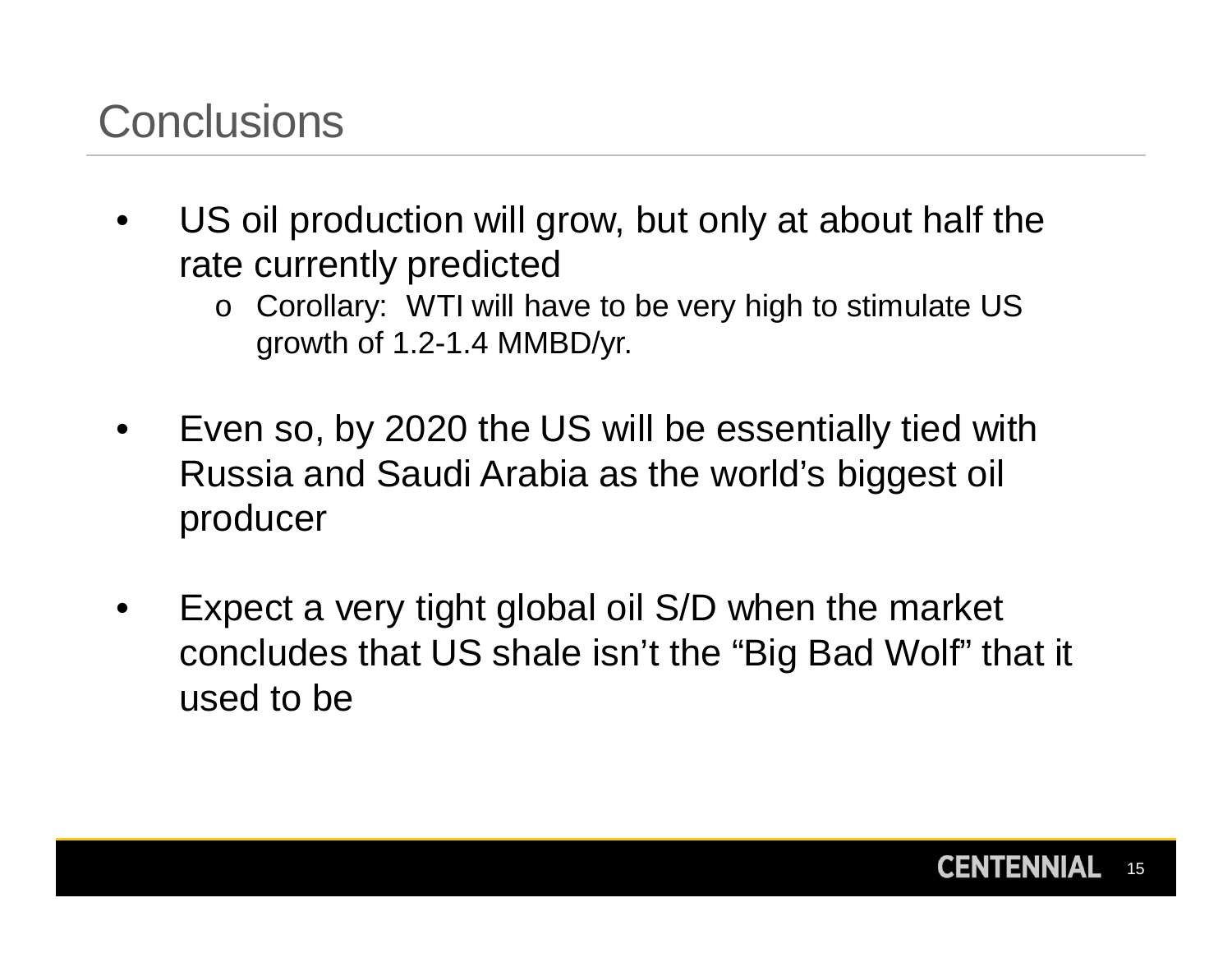- US production growth has essentially stopped
- Shale oil extraction technology improvements have ended

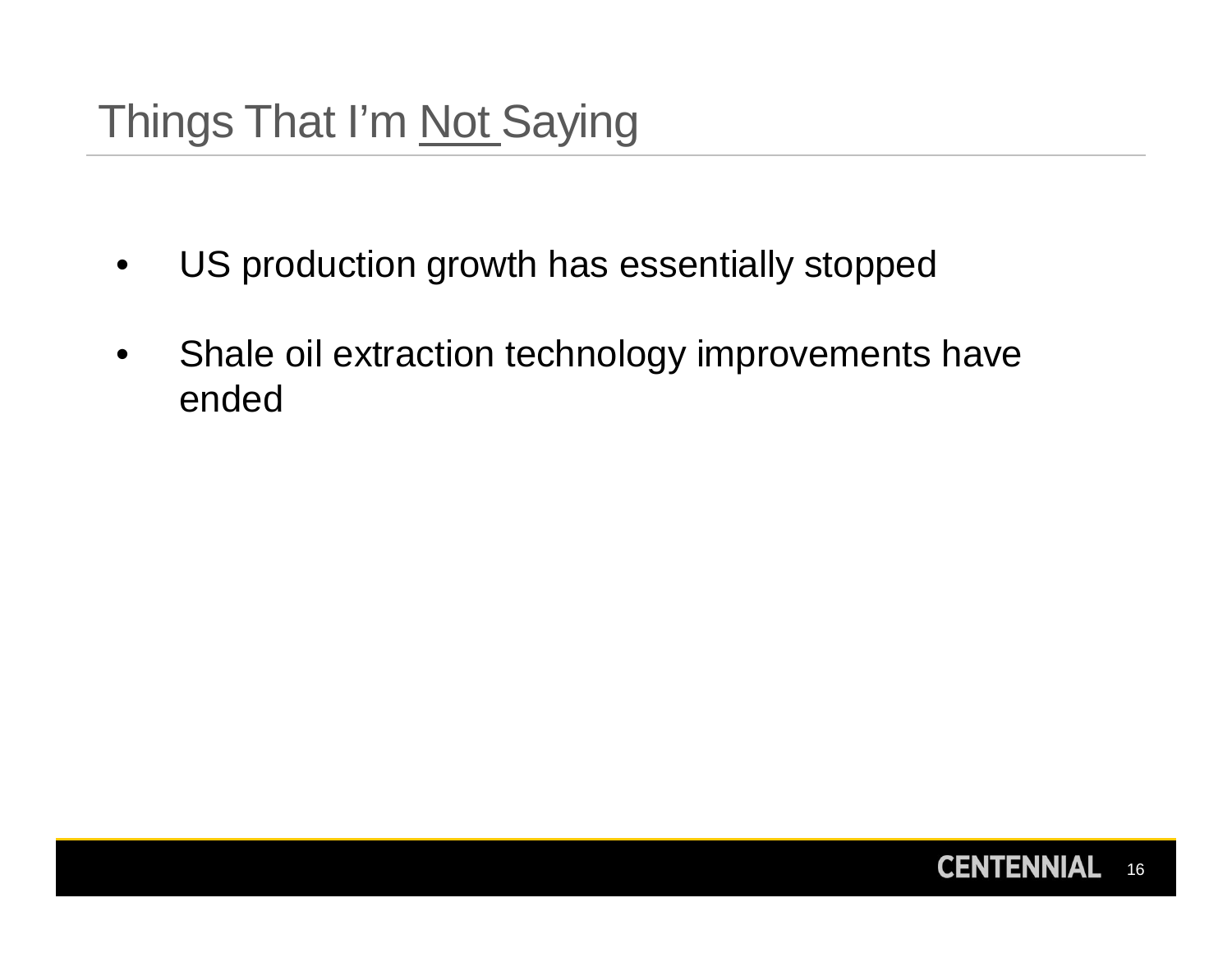- EIA Monthly Data
	- $\circ$  Expect to see monthly growth not flat as in past 7 months
	- o Expect 600-700 MBD/yr. annual growth rate
- E&P's 2018 oil growth forecasts
- Hints of slowdowns in rates of completion improvements
- Changes in down spacing or multizone assumptions